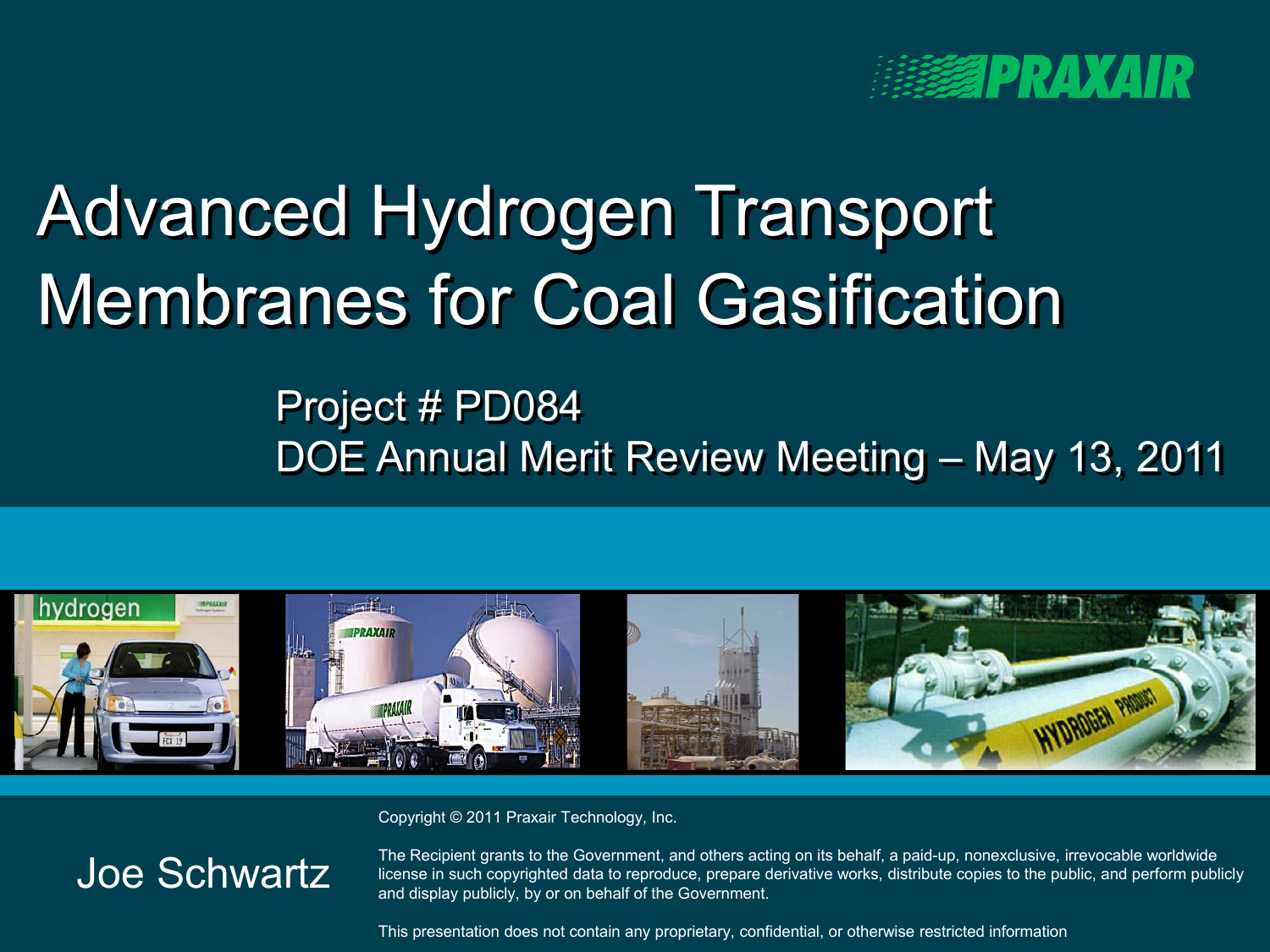## **Phase I Budget**

|              | Total     | Spent<br>(as of February 1) |
|--------------|-----------|-----------------------------|
| DOE          | 1,284,368 | 160,519                     |
| Praxair      | 550,443   | 68,794                      |
| <b>TOTAL</b> | 1,834,811 | 229,313                     |

## **Barriers Addressed**

- K Membrane Durability
- L Impurity Resistance
- O Operating Temperature
- P Membrane Flux
- R Membrane Cost

## **Overview Program Timeline**

10/10 – 12/11 1/12 – 12/13 1/14-12/14

Phase I Phase II Phase III

- Phase I Small-Scale Demonstration
	- 2 lb/day of hydrogen from gasifier
- Phase II Pilot-Scale Demonstration
	- 100 lb/day hydrogen produced from gasifier
- Phase III Large-Scale Design
- 12% Complete 8000 lb/day hydrogen produced from gasifier

#### **Partners**

- Colorado School of Mines
	- Membrane Development, Testing, Modeling
- T3 Scientific
	- MembraGuard™ Coating
- General Electric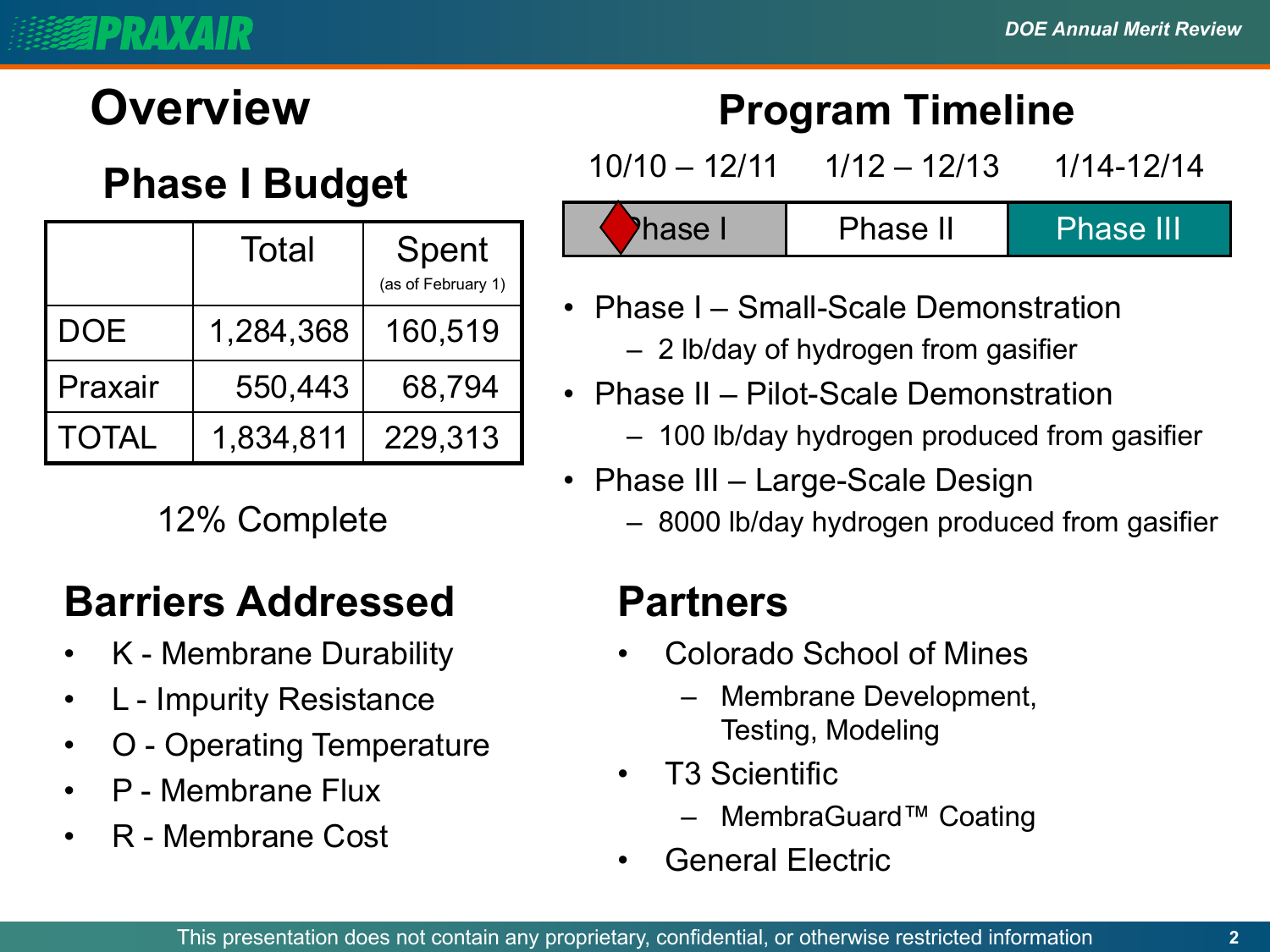

## **Relevance - Program Goals Being Addressed**

- **Develop advanced energy technologies to facilitate the use of coal or coal-biomass**
	- **HTM separates hydrogen from syngas to feed combustion**  turbines with no CO<sub>2</sub> in exhaust or to use in fuel cells, which **require high-purity H<sub>2</sub>**
	- $-$  CO<sub>2</sub> remains at pressure for possible sequestration
- **Demonstrate the separation of hydrogen from coal or coal-biomass derived syngas**
	- **Key milestone of Phase I is to demonstrate H2 separation on a small scale**
	- **Key milestone of Phase II is to scale up the separation system to a pre-engineering/pilot scale**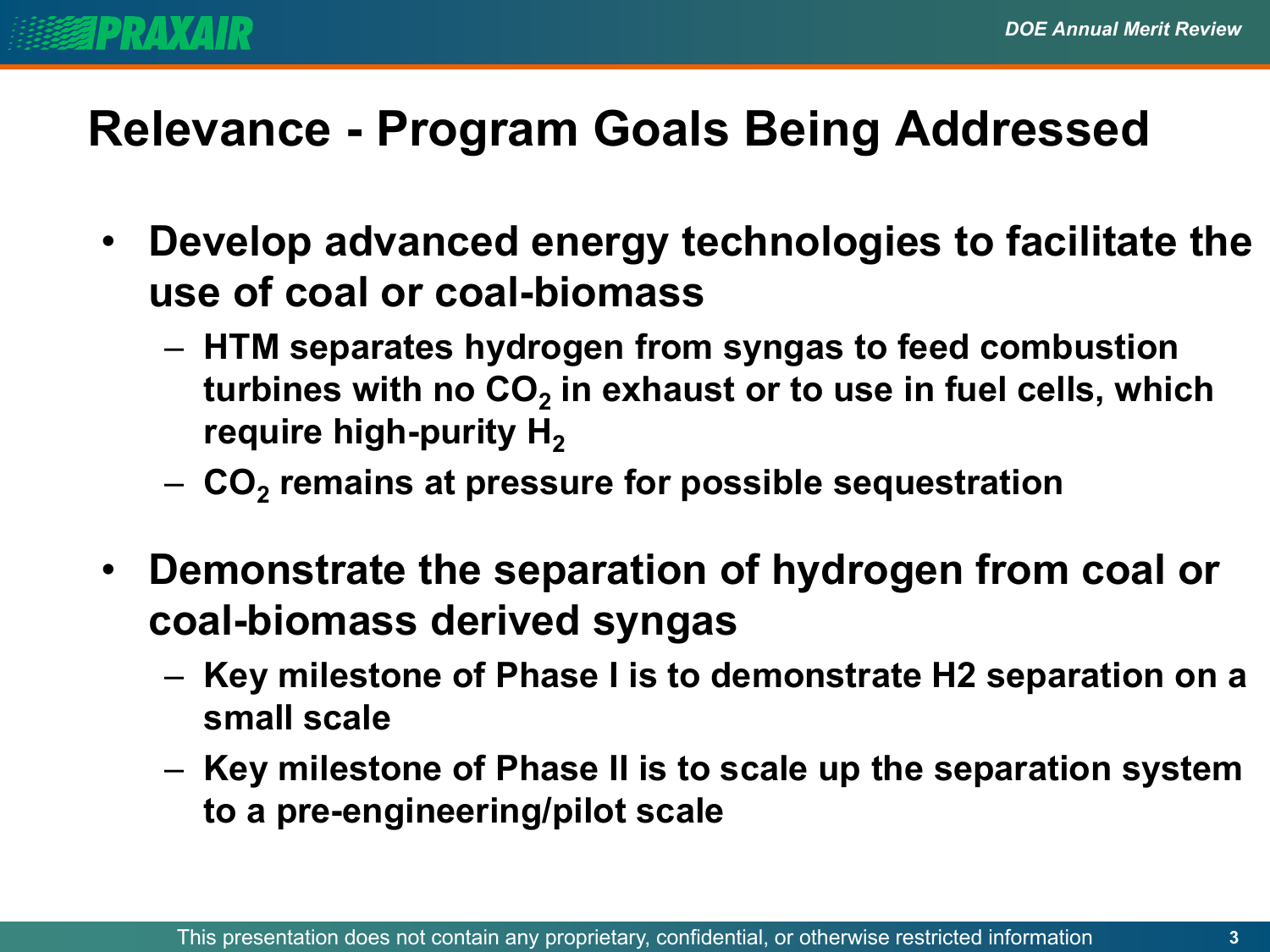## **Relevance – Phase I Goals**

- **Demonstrate HTM performance integrated with a**  coal gasifier to produce at least 2 lb/day of H<sub>2</sub>
- **Develop contaminant management strategy**
- **Develop HTM manufacturing process**
- **Develop improved process for integrating HTM into coal gasification**
- **All goals based on scaling up HTM technology and integrating it with gasification to produce power and hydrogen while reducing CO<sub>2</sub> emissions**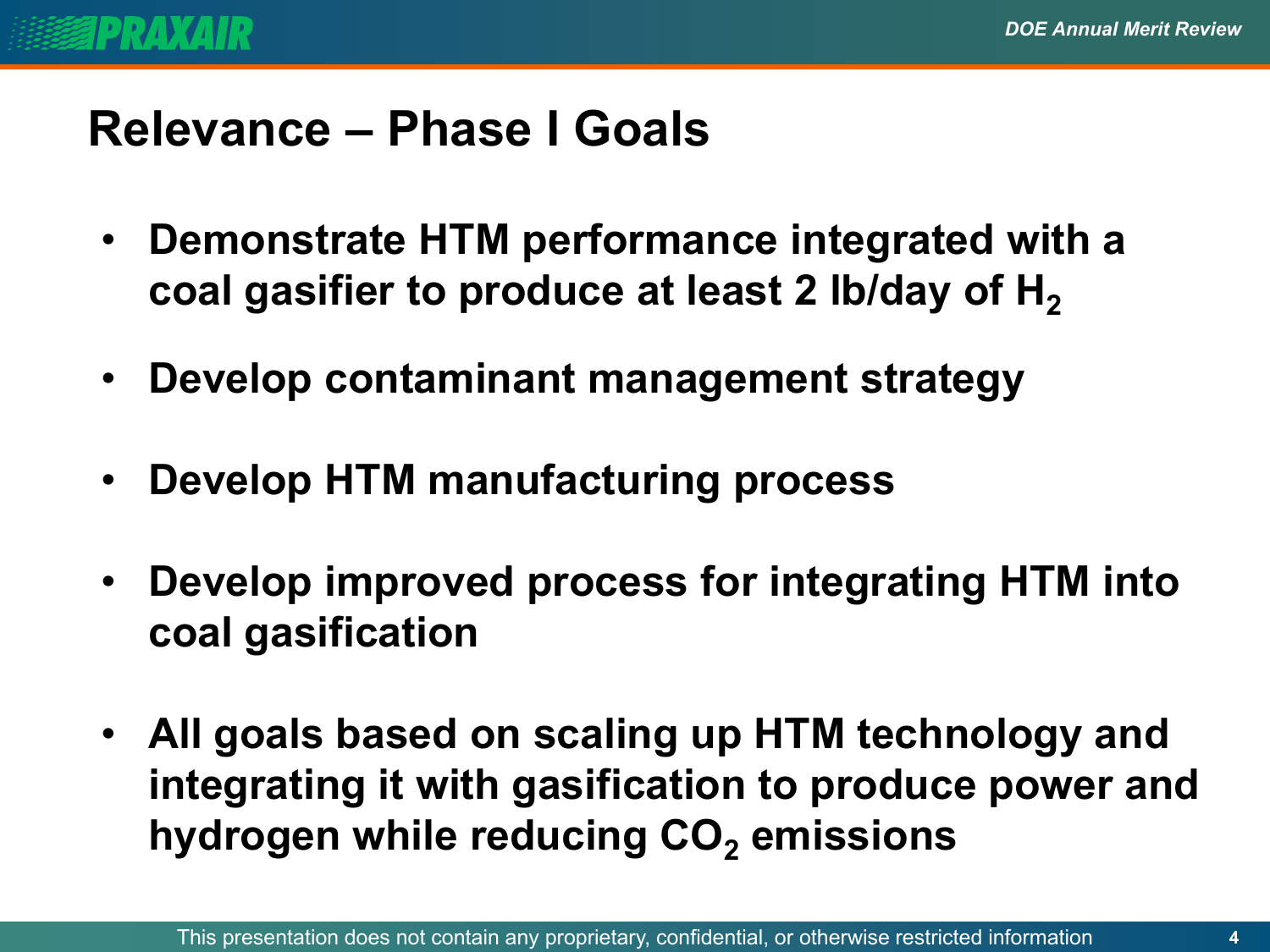

## **Approach - Technology Development Pathways**

- **This program addresses the current barriers to commercialization**
	- **Membrane and substrate development**
		- **Focus on developing a membrane that is resistant to contamination**
		- Test plan includes H<sub>2</sub>S and other contaminants, life and cycling tests
	- **Membrane and substrate manufacturing**
		- **Focus on reducing manufacturing costs and improving reliability**
		- **Scaling up current membranes to commercial size**
	- **Process development**
		- **Identify potential processes for HTM technology based on gasification to produce power and hydrogen**
	- **Reactor design**
		- **Complete reactor design and cost estimate**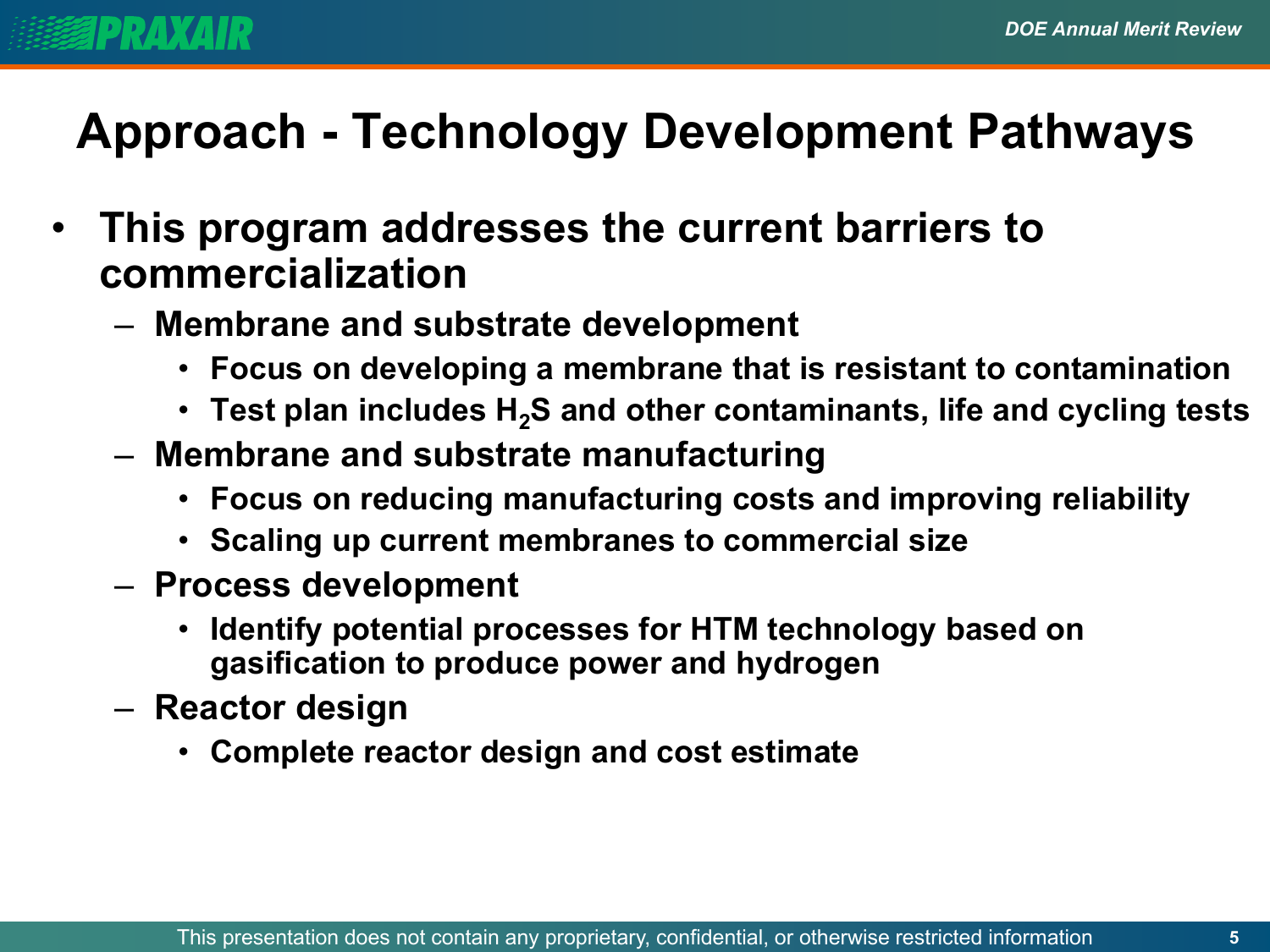## **Approach – Scope of Work – Phase I**

- **Task 1 – Project Management**
- **Task 2 – Membrane Performance Testing**
	- **Mixed Gas Tests – syngas with and without sulfur**
	- **Develop Contaminant Management Strategy**
		- **Evaluate MembraGuard coating from T3 Scientific**
	- **Sweep Gas Evaluation**
	- **Membrane Material Tests – evaluate different alloys**
	- **Gasifier Modification and HTM Unit Integration**
	- **Life and Cycling Tests**
- **Task 3 – Engineering Studies**
	- **Process Integration and Intensification**
	- **Nitrogen and Alternate Sweep Streams**
- **Task 4 – Teaming Arrangements**
	- **Identify and Finalize Phase II Partners**
	- **Coal Gasifier Operator**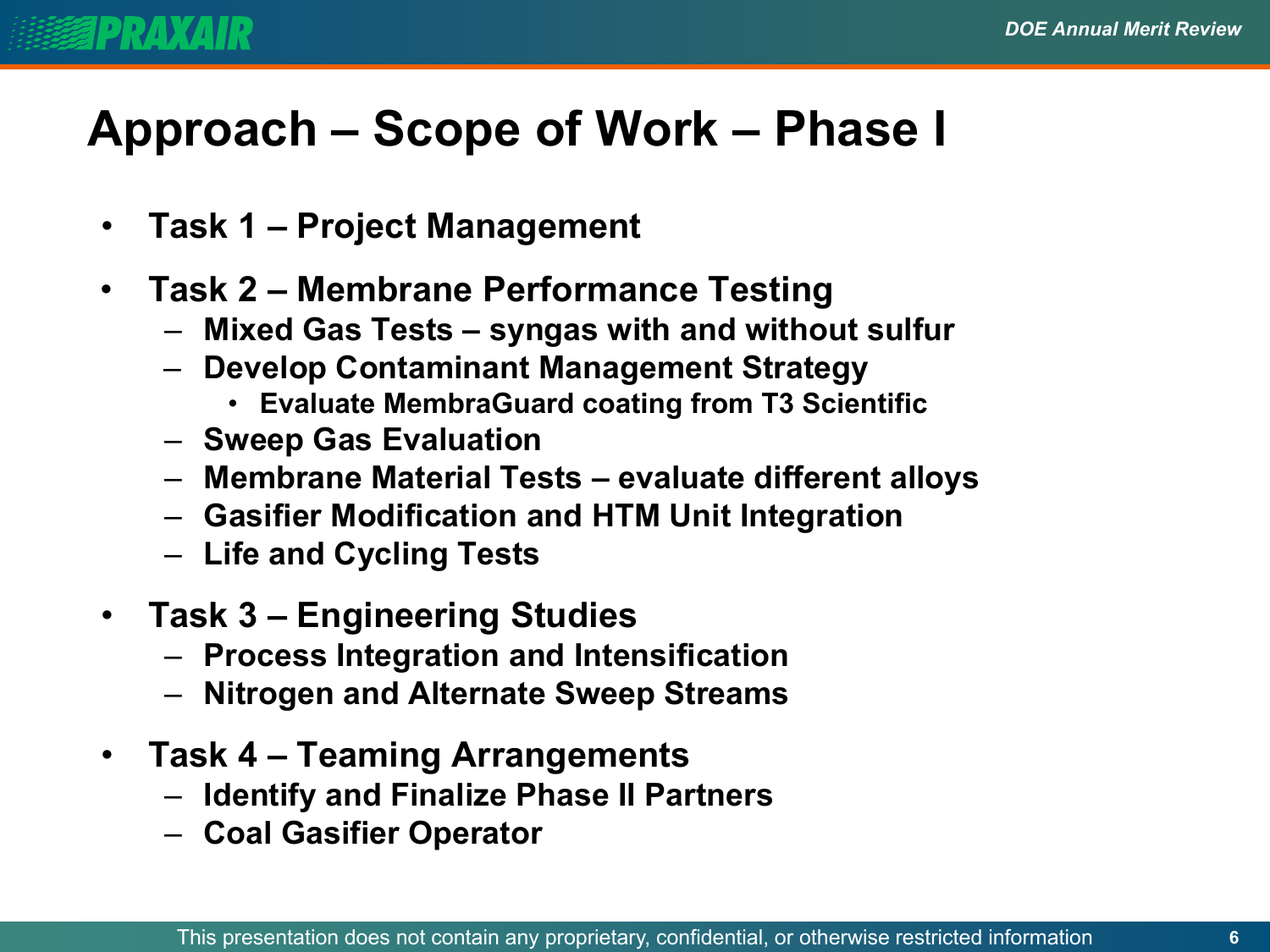## **Approach – Scope of Work – Phase I**

- **Task 5 – Membrane Manufacturing Scaleup**
	- **Increase Tube Length**
		- **Important for scaleup**
		- **Must minimize defect frequency**
		- **Substrate production is relatively straightforward using extrusion**
	- **Develop Tube Coating System for Long Tubes**
	- **Reduce Number of Processing Steps**
		- **Simultaneous plating of alloy components**
		- **Manufacture advanced substrates**
		- **Important for reducing manufacturing costs at large scale**
- **Task 6 – Reactor Design**
	- **Conceptual Design of Phase II Reactor**
	- **CFD Modeling**
- **Task 7 – Cost Estimating**
	- **Phase II Reactor**
	- **Phase II Program Definition and Budget**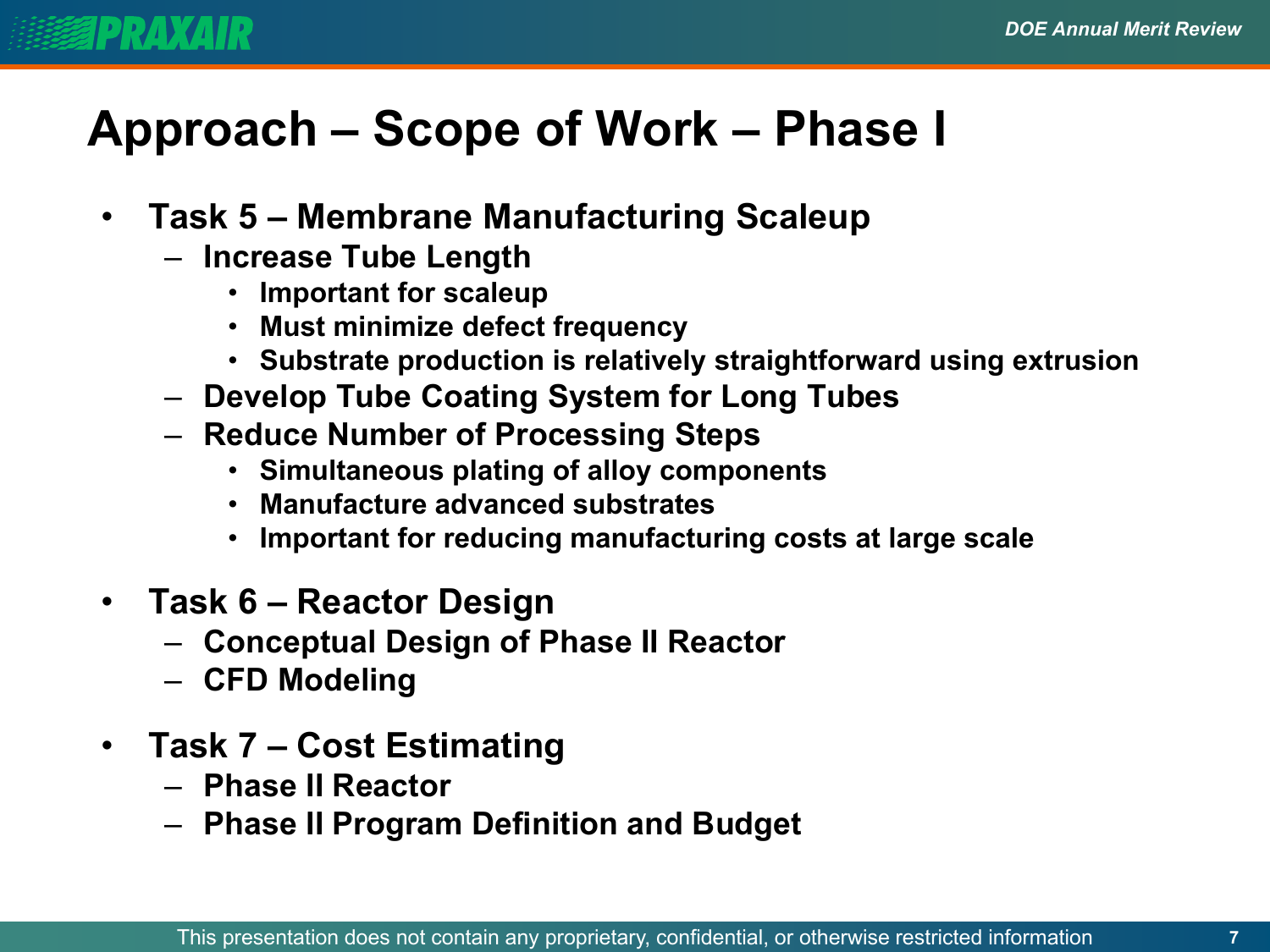## **Approach – Milestones and Go/No-Go Decision**

- **Integrate HTM test unit with gasifier** 
	- **Planned completion by June 30, 2011**
	- **Essential to reaching the Phase I goal**
	- **Gasifier modification might be required before integration**
- **Separate at least 2 lbs/day of H2 from gasifier product** 
	- **Complete by November 30, 2011**
	- **Major goal of Phase I specified by DOE**
- **Go/No-Go Decision**
	- **DOE will select two of four current projects for continuing to Phase II**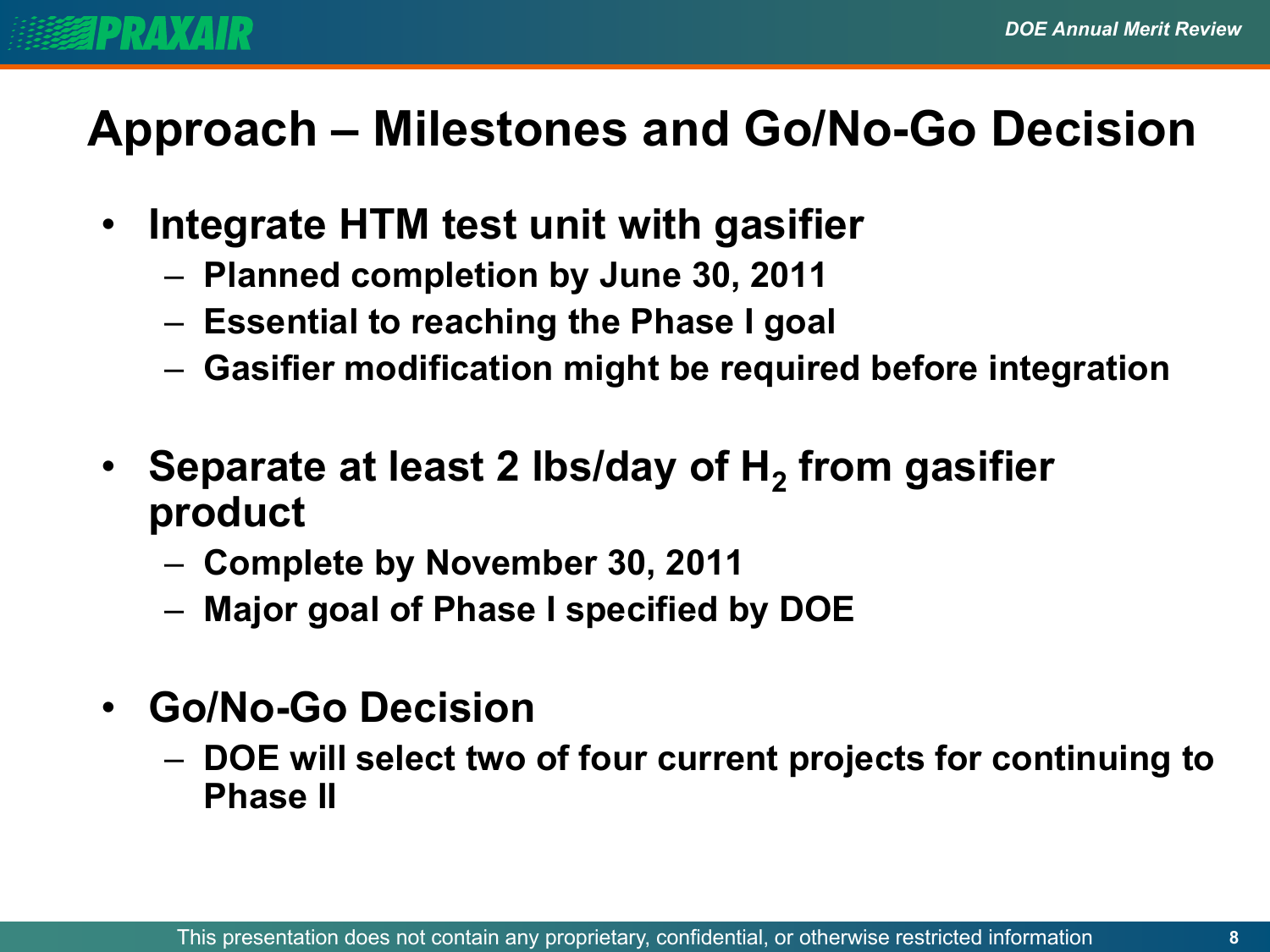## **Technical Accomplishments – High Flux**



- **High flux achieved with ternary Pd-alloy membrane**
- **Binary Pd-alloy membranes slightly higher**
- Mixture included H<sub>2</sub>, CO, CO<sub>2</sub>, H<sub>2</sub>O, but no sulfur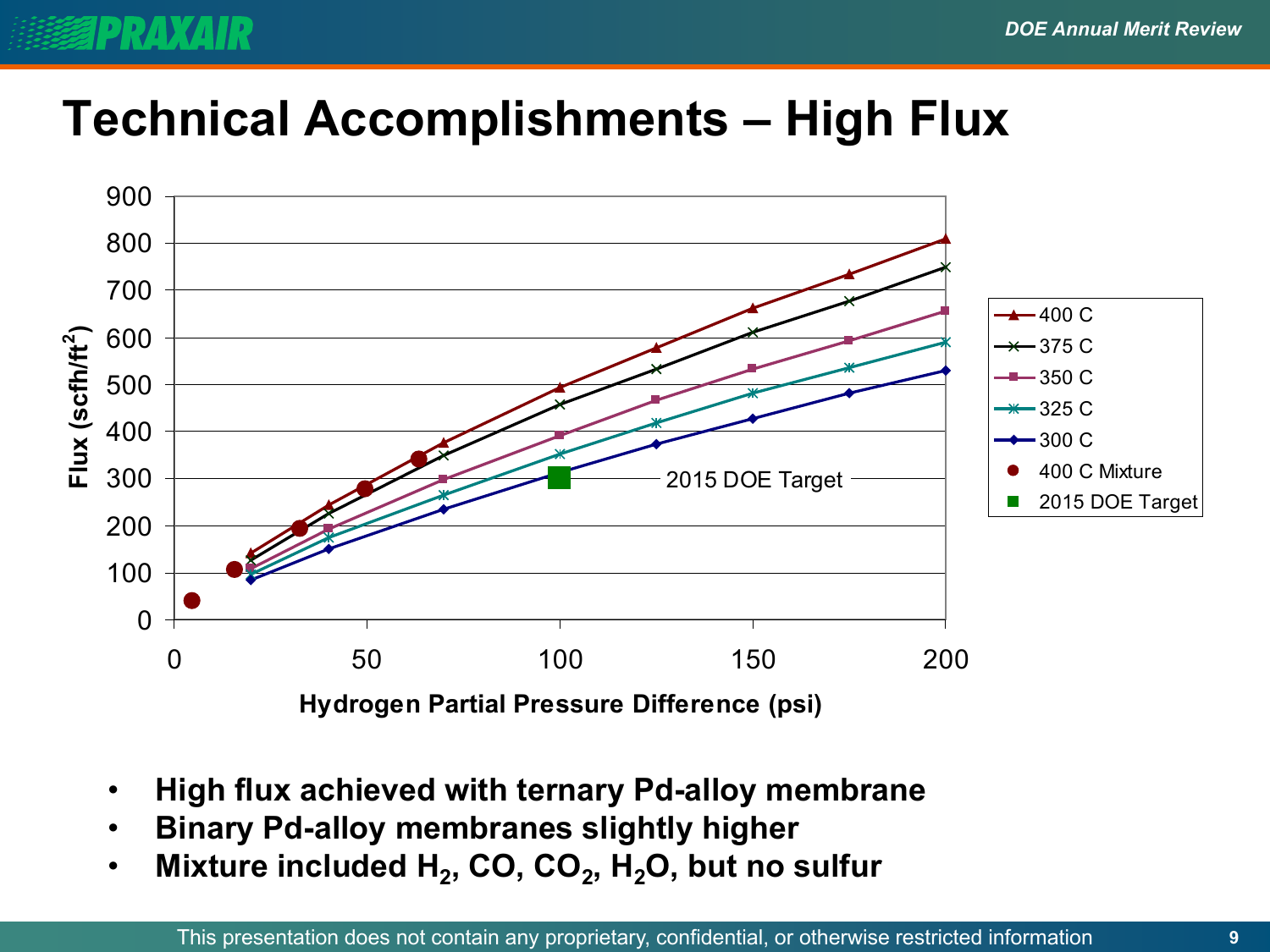

## **Technical Accomplishments – Thermal Cycling**



- **Twenty thermal cycles completed**
- **Flux improvement due to membrane conditioning demonstrated**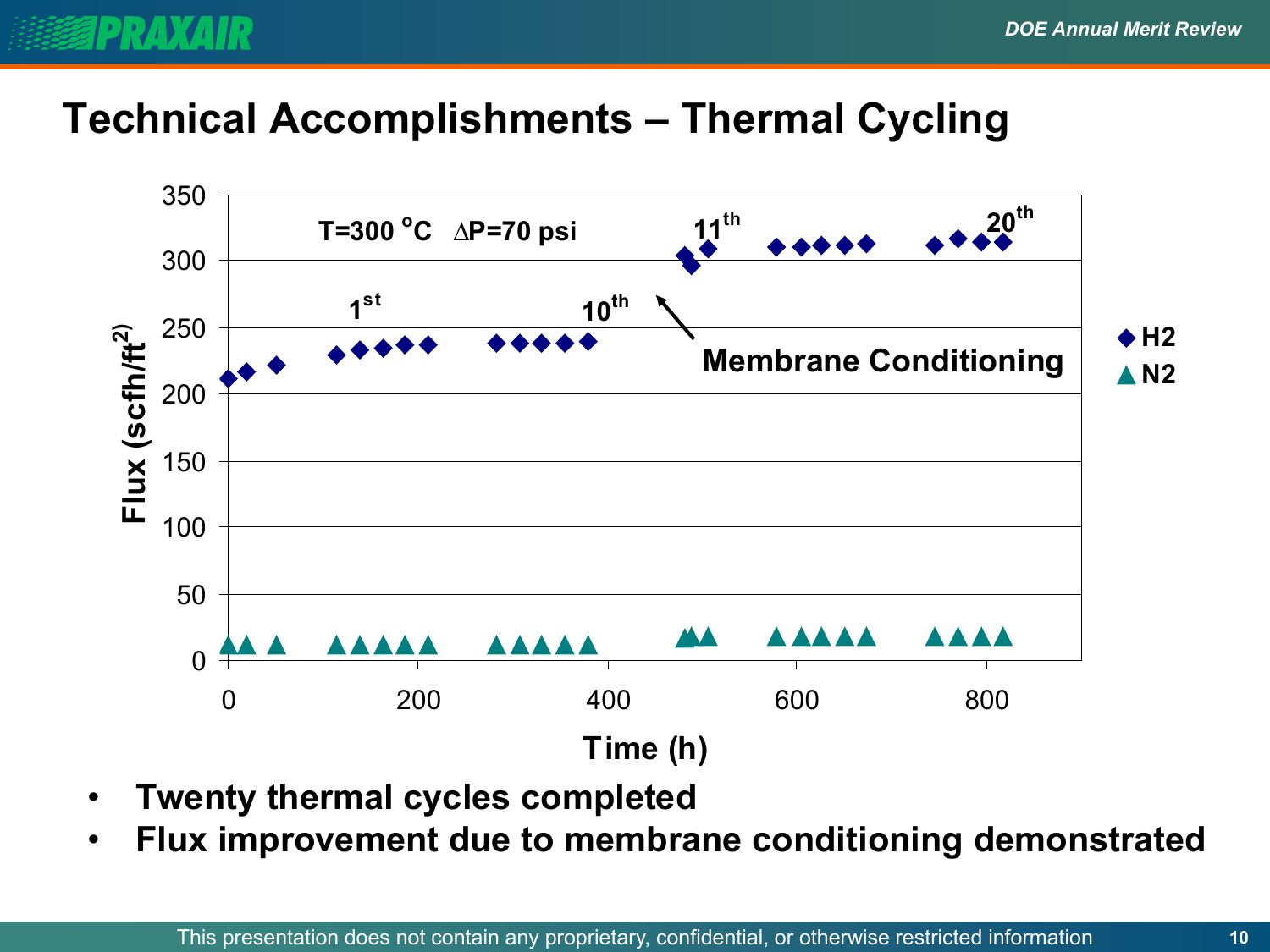## **Technical Accomplishments – Effects of EDTA**



- **EDTA (ethylenediaminetetraacetic acid) stabilizes electroless plating baths**
- **High concentrations reduce flux and stability in mixed gases containing CO or CO2**
- **Goal is to find a concentration that provides benefit without hurting performance and durability**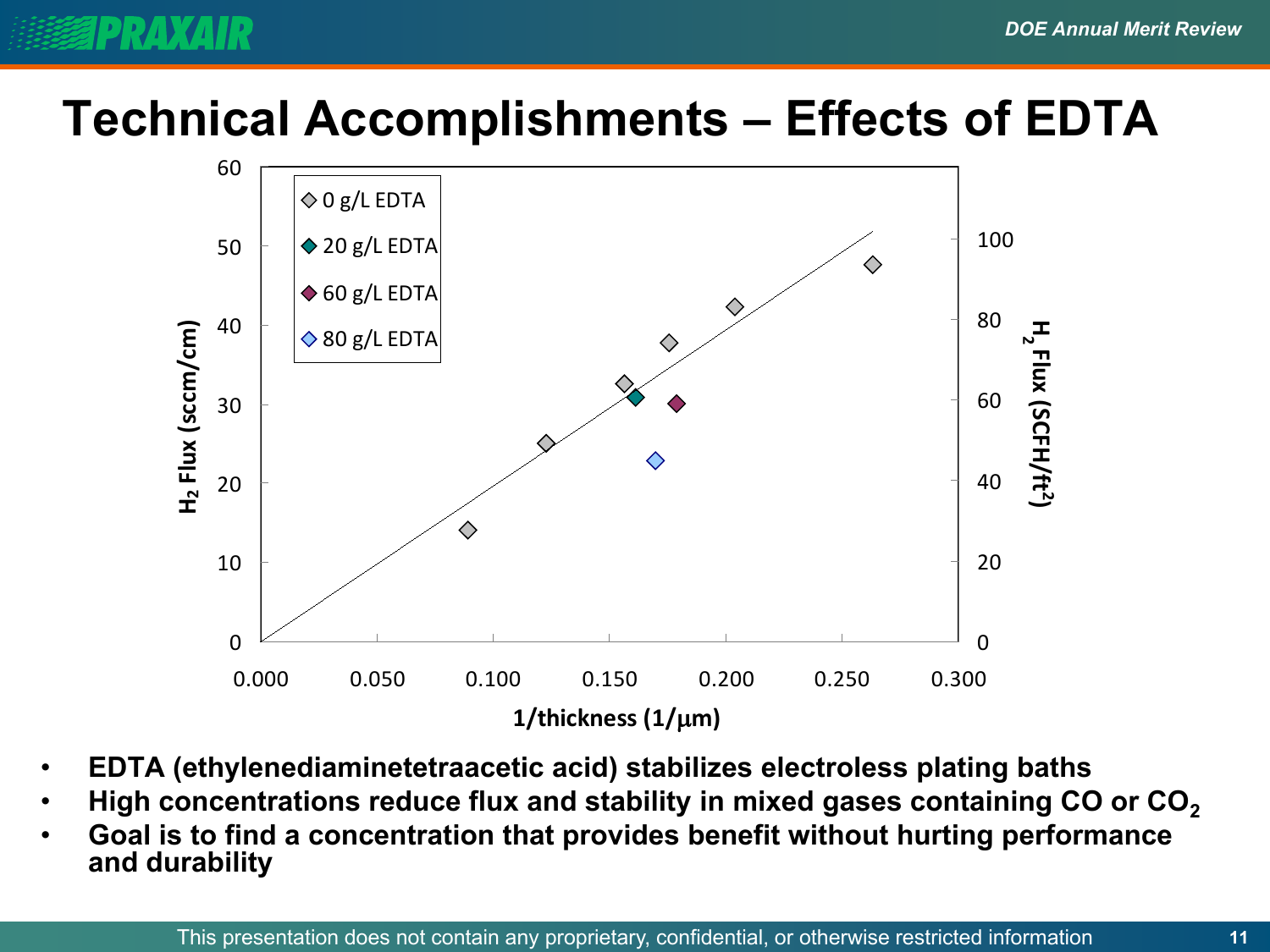## **Technical Accomplishments – Multitube Reactor**



- Continuously purified almost 200 scfh of hydrogen over 100 hours
- 12-tube reactor 0, 1, or  $2\%$  CO<sub>2</sub> in feed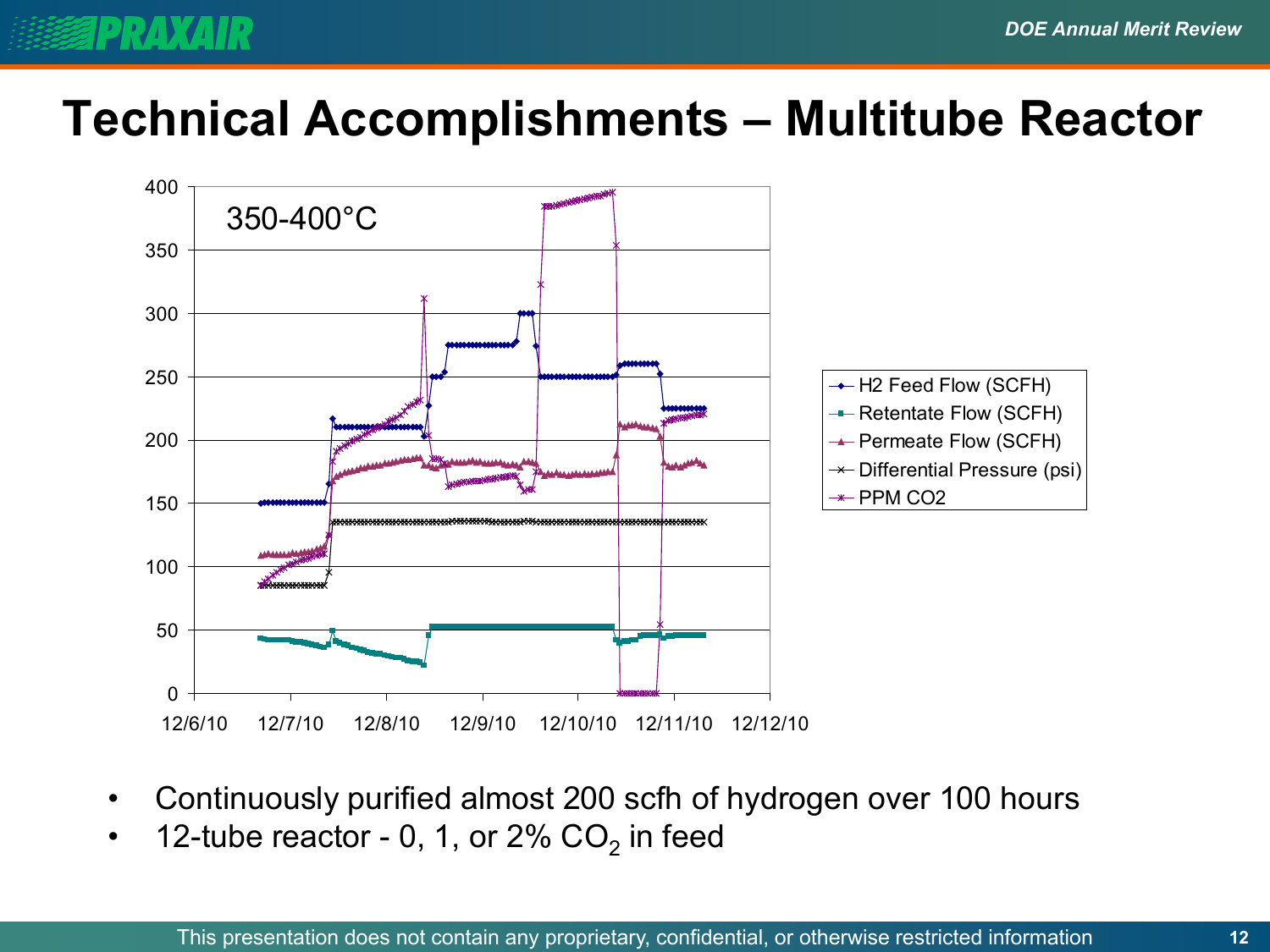

## **Technical Accomplishments – Membrane Scaleup**



- **Substrates produced by extrusion**
- **Tubes up to 2 feet long can be produced and coated in our current system**
- **Current processing techniques are scalable to larger diameters and lengths**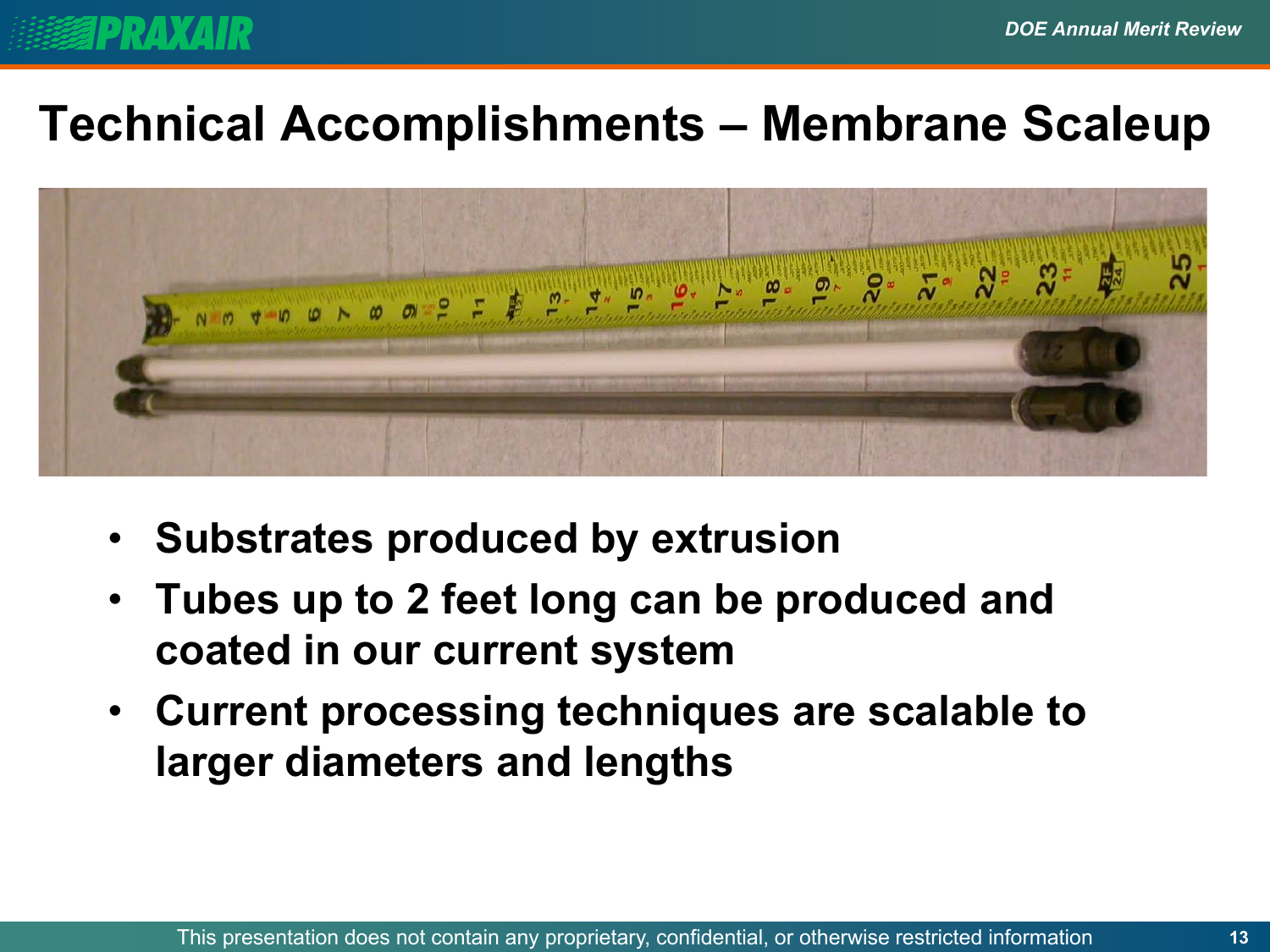## **Technical Accomplishments – Sulfur Testing**



- Increased alloy metal content improves sulfur resistance over the range tested,
- Ternary alloy component improves sulfur tolerance.

Work done by CSM as part of DE-FC26-07NT43056 "High Permeability Ternary Palladium Alloy Membranes with Improved Sulfur and Halide Tolerances," final report, by K. Coulter et al.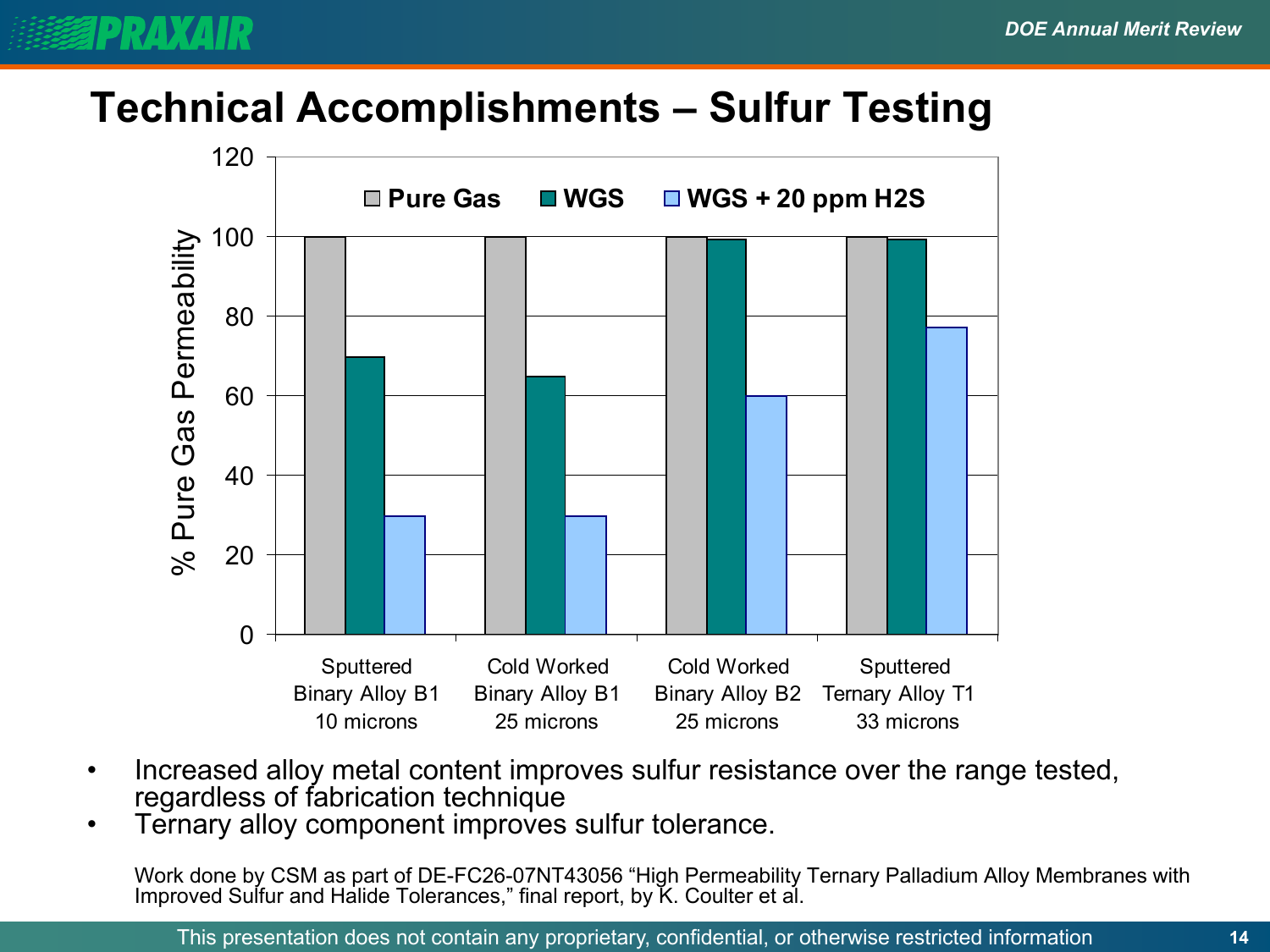#### **Technical Accomplishments – Alloy Development**

**PRAXAIR** 



- Alloys B3, B4, and B5 have better sulfur resistance than Pd
- Alloys B3, B4, and B5 have shown excellent performance in mixed gas tests
- Flux of alloys is not as high, but expected to be much better in  $H_2S$
- Alloy B5 composition is not optimized Significant improvement is possible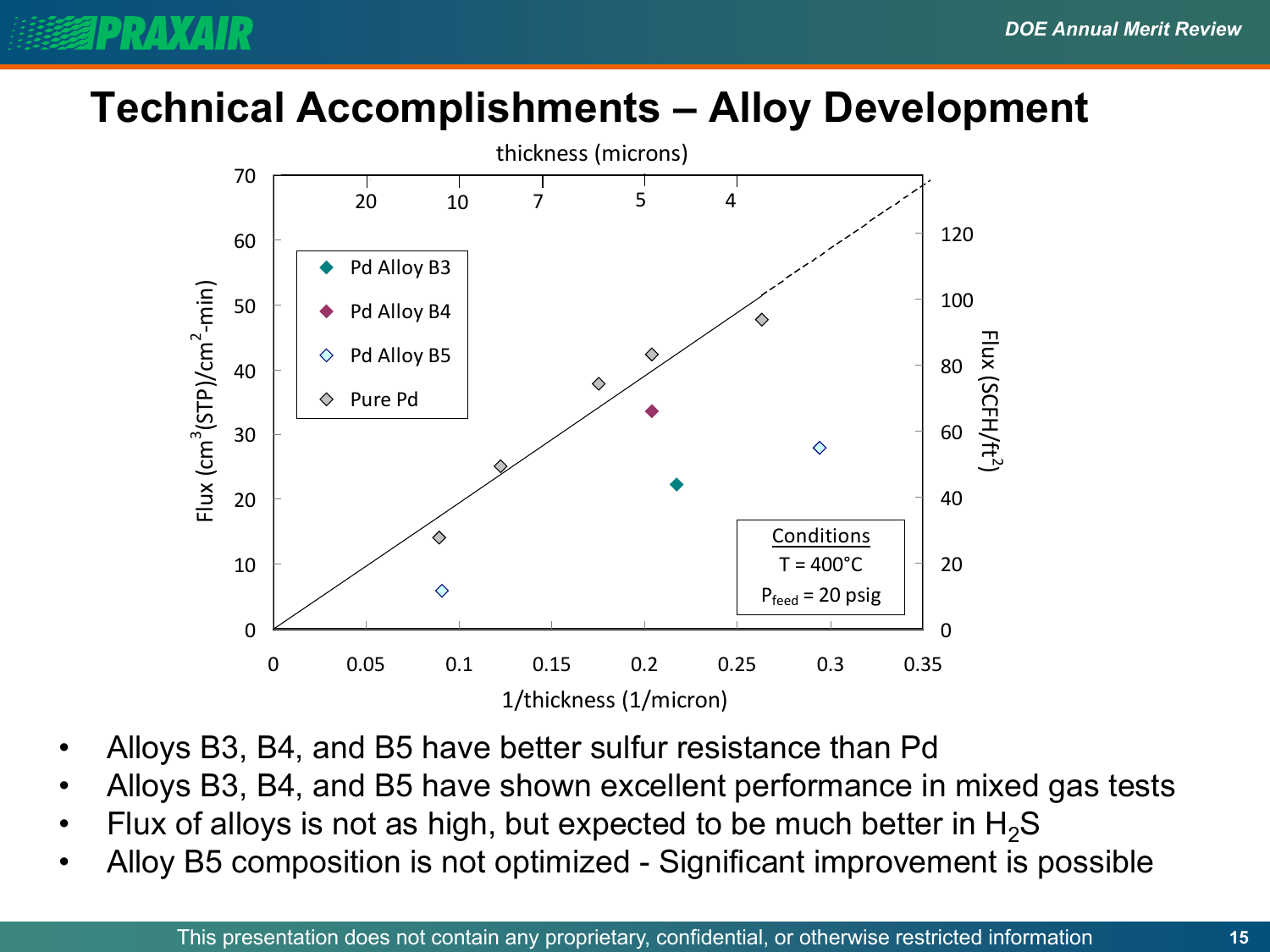## **Technical Accomplishments – MembraGuard**



- MembraGuard significantly improved resistance to high sulfur content (200 ppm)
- Flux was stable for over 250 hours of testing in 200 ppm  $H_2S$
- Mixed gas included 50% H<sub>2</sub>, 1% CO, 30% CO<sub>2</sub>, 19% H<sub>2</sub>O, 100 ppm H<sub>2</sub>S
- Some flux reduction is typical in mixed gas tests, even with no sulfur
- No leak detected in mixed gas test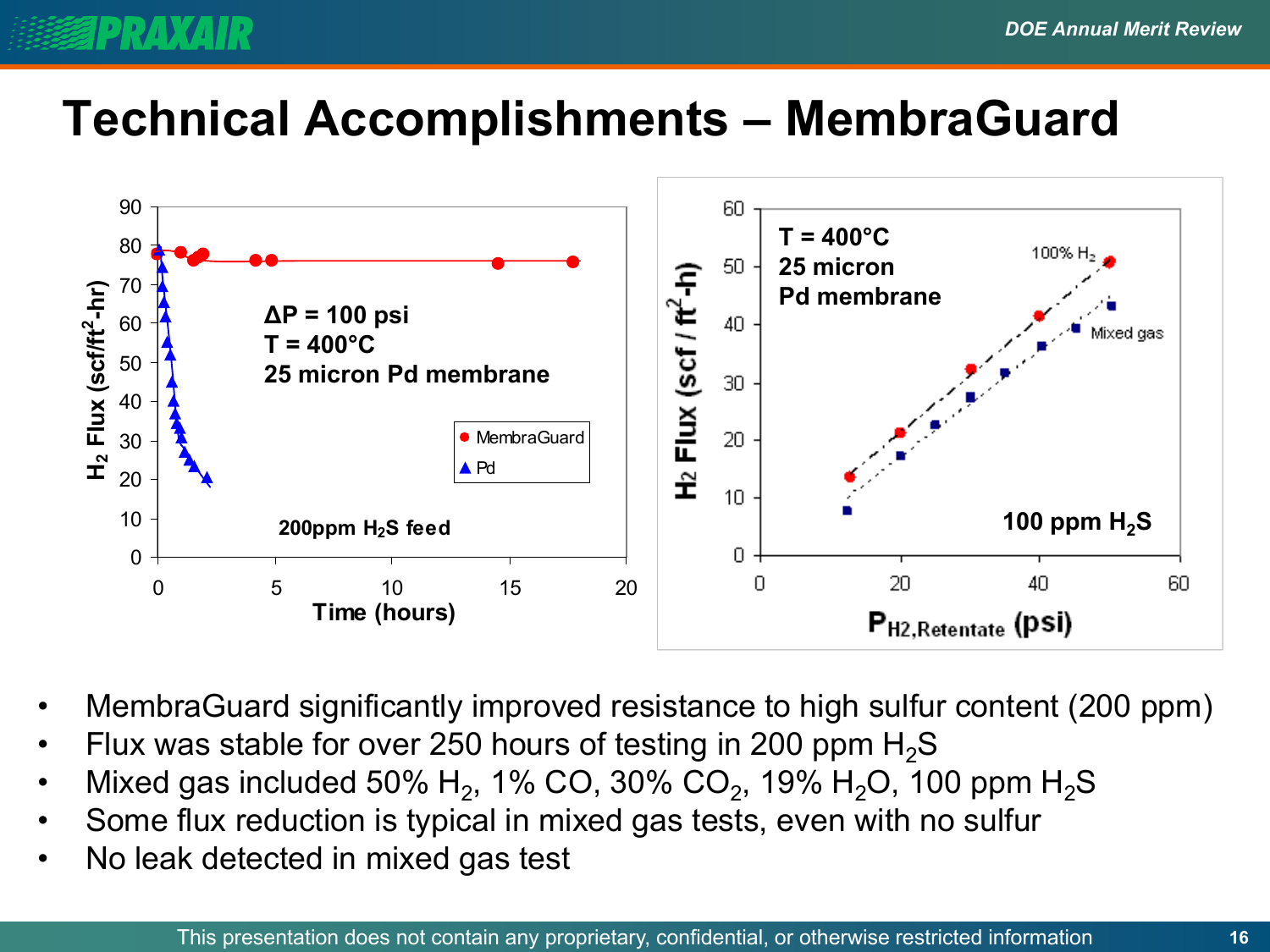## **Collaborations**

- Colorado School of Mines
	- Palladium alloy coating
	- Membrane testing
	- Reactor modeling
	- Gasifier testing
- T3 Scientific
	- MembraGuard coating for improved contaminant resistance
- General Electric
	- Advisory role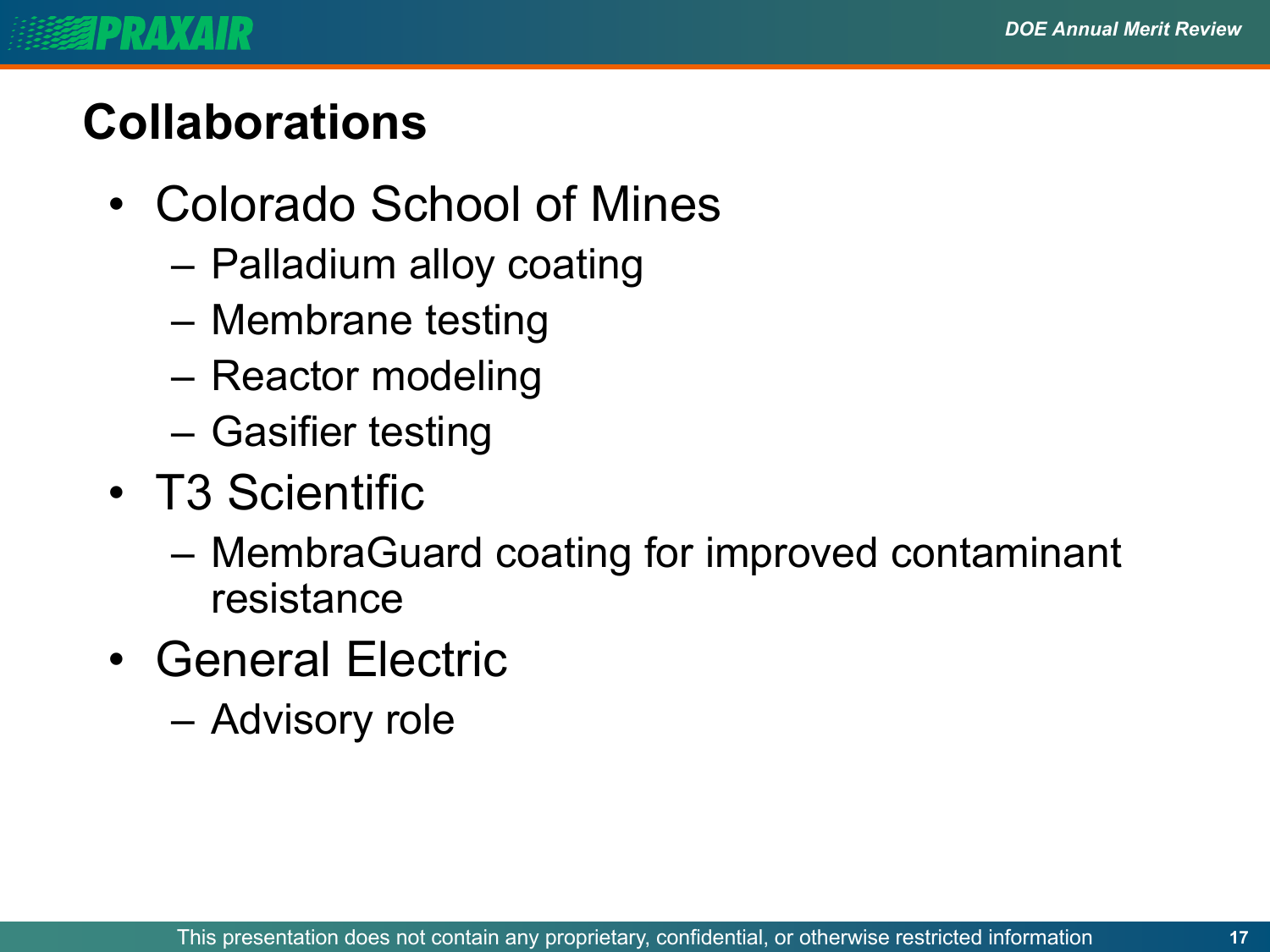## **Future Work – Phase I**

- Identify, produce, and test alloys with high flux in mixed gas feed and good sulfur resistance
- Demonstrate MembraGuard performance using our membranes
- Demonstrate membrane performance in gasification stream
- Identify gasification partner for Phase II